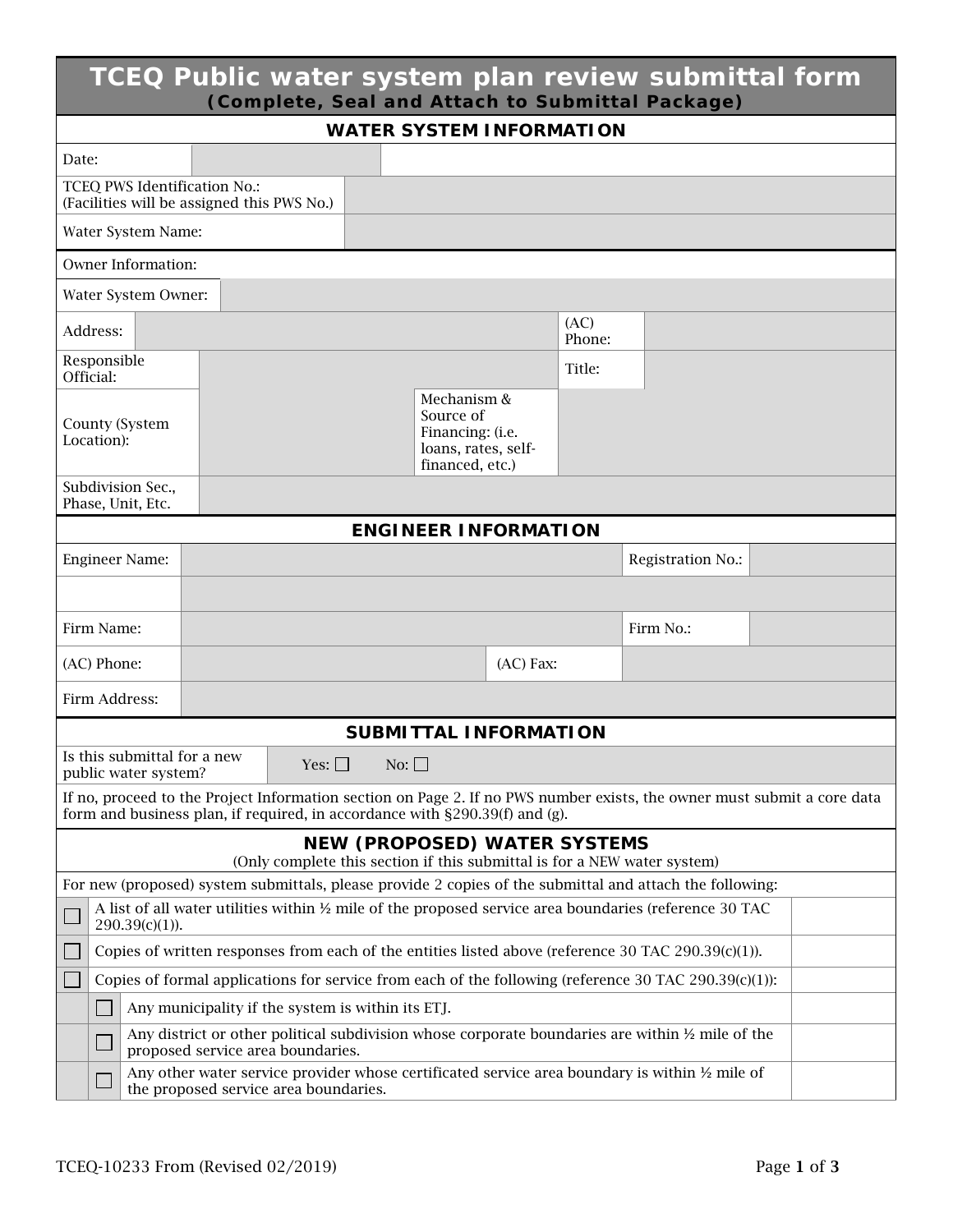| TCEQ Public water system plan review submittal form<br>(Complete, Seal and Attach to Submittal Package) |                                                                                                                                                                                                                                                                                                                                                                                                                                                                                                                                                                                                                              |  |  |  |  |
|---------------------------------------------------------------------------------------------------------|------------------------------------------------------------------------------------------------------------------------------------------------------------------------------------------------------------------------------------------------------------------------------------------------------------------------------------------------------------------------------------------------------------------------------------------------------------------------------------------------------------------------------------------------------------------------------------------------------------------------------|--|--|--|--|
|                                                                                                         | Documentation that all application requirements, including fee payments, are current.                                                                                                                                                                                                                                                                                                                                                                                                                                                                                                                                        |  |  |  |  |
| $\Box$                                                                                                  | Business plan: Please complete the financial ability form, provide a cost summary for the proposed project, and<br>submit a business plan (reference 30 TAC 290.39 (f)). The business plan must confirm capital available to construct<br>the system according to TCEQ requirements. Acceptable financial information can include some of the following:<br>Financial statements (preferably audited), CPA compilation report, tax returns, statements of net worth, bank<br>statements.<br>If the project is being funded with loan proceeds, provide a loan commitment letter from the lender specific to this<br>project. |  |  |  |  |
|                                                                                                         | If the plan submittal is for a community system, also provide a copy of the Certificate of Convenience and Necessity<br>(CCN) application submitted to the Public Utility Commission of Texas (PUC), and complete items referenced in 30<br>TAC 290.39 (f) (1 - 13).                                                                                                                                                                                                                                                                                                                                                         |  |  |  |  |
| $\mathbf{L}$                                                                                            | Justification for constructing a separate system (if one of the entities listed above is willing to provide service).                                                                                                                                                                                                                                                                                                                                                                                                                                                                                                        |  |  |  |  |
|                                                                                                         | TCEO Core Data Form (No. 10400).                                                                                                                                                                                                                                                                                                                                                                                                                                                                                                                                                                                             |  |  |  |  |
|                                                                                                         | Emergency Preparedness Plan (No. 20536) if serving water in Harris or Fort Bend Counties and have overnight<br>accommodations.                                                                                                                                                                                                                                                                                                                                                                                                                                                                                               |  |  |  |  |

| Certificate of Convenience and necessity (CCN)                                                                                                                                                                                                                                                                                                                                                                                                                                                                                                                                                                                                                                                                                                                                                        |                                             |                                             |                                                |  |  |
|-------------------------------------------------------------------------------------------------------------------------------------------------------------------------------------------------------------------------------------------------------------------------------------------------------------------------------------------------------------------------------------------------------------------------------------------------------------------------------------------------------------------------------------------------------------------------------------------------------------------------------------------------------------------------------------------------------------------------------------------------------------------------------------------------------|---------------------------------------------|---------------------------------------------|------------------------------------------------|--|--|
| Certificates of Convenience and Necessity (CCN) applications are processed by the Public Utility Commission of Texas<br>(PUC) and are required for privately owned systems and water supply corporations. If a CCN is required and a CCN does<br>not exist, the applicant must obtain a CCN number or have the application accepted for filing at the PUC before a PWS<br>project submittal can be technically reviewed. In addition, if a submittal is for a project located outside the CCN area, a<br>CCN amendment application must be submitted before a project may be reviewed for construction approval. Please refer<br>to PUC for additional information at: http://www.puc.texas.gov/industry/water/guidance/UtilRulesGuidance.aspx (Rules<br>and Guidance for Water and Sewer Utilities). |                                             |                                             |                                                |  |  |
| Will the proposed PWS be owned by either an investor<br>owned utility (IOU) or water supply corporation (WSC)? If<br>yes, please indicate which type of entity                                                                                                                                                                                                                                                                                                                                                                                                                                                                                                                                                                                                                                        |                                             | $YES: \Box$                                 | $NO: \Box$                                     |  |  |
| Has a CCN application been submitted to the PUC? If yes,<br>please provide the date of acceptance                                                                                                                                                                                                                                                                                                                                                                                                                                                                                                                                                                                                                                                                                                     |                                             | $YES: \Box$                                 | $NO: \Box$                                     |  |  |
| List the name, license number and class of the operator for the<br>proposed system:                                                                                                                                                                                                                                                                                                                                                                                                                                                                                                                                                                                                                                                                                                                   |                                             |                                             |                                                |  |  |
| <b>Project Information</b>                                                                                                                                                                                                                                                                                                                                                                                                                                                                                                                                                                                                                                                                                                                                                                            |                                             |                                             |                                                |  |  |
| If a system does NOT have a PWS number, the sections above must be filled out                                                                                                                                                                                                                                                                                                                                                                                                                                                                                                                                                                                                                                                                                                                         |                                             |                                             |                                                |  |  |
| All engineering documents must be sealed, signed, and dated by a Texas registered professional engineer. An<br>engineering report that includes the number of connections to be served must accompany each project.<br>Please check each box that is applicable.                                                                                                                                                                                                                                                                                                                                                                                                                                                                                                                                      |                                             |                                             |                                                |  |  |
| If this submittal is a revision of previously submitted plans,<br>please provide the assigned TCEQ log number:                                                                                                                                                                                                                                                                                                                                                                                                                                                                                                                                                                                                                                                                                        |                                             |                                             |                                                |  |  |
| New Projects/Facilities                                                                                                                                                                                                                                                                                                                                                                                                                                                                                                                                                                                                                                                                                                                                                                               | <b>Modifications to Existing Facilities</b> |                                             |                                                |  |  |
| Water well construction - Proposed                                                                                                                                                                                                                                                                                                                                                                                                                                                                                                                                                                                                                                                                                                                                                                    |                                             | Surface water treatment plant modifications |                                                |  |  |
| Well completion data for approved well                                                                                                                                                                                                                                                                                                                                                                                                                                                                                                                                                                                                                                                                                                                                                                |                                             |                                             | Storage capacity modifications                 |  |  |
| Ground water treatment plant - New                                                                                                                                                                                                                                                                                                                                                                                                                                                                                                                                                                                                                                                                                                                                                                    |                                             | Distribution system modifications           |                                                |  |  |
| Surface water treatment plant - New                                                                                                                                                                                                                                                                                                                                                                                                                                                                                                                                                                                                                                                                                                                                                                   |                                             |                                             | Pressure maintenance facilities modifications  |  |  |
| Proposed Innovative/Alternative Treatment                                                                                                                                                                                                                                                                                                                                                                                                                                                                                                                                                                                                                                                                                                                                                             |                                             |                                             | Disinfection facilities or other modifications |  |  |
| Request for rule exception                                                                                                                                                                                                                                                                                                                                                                                                                                                                                                                                                                                                                                                                                                                                                                            |                                             |                                             |                                                |  |  |
| Preliminary engineering report without plans                                                                                                                                                                                                                                                                                                                                                                                                                                                                                                                                                                                                                                                                                                                                                          |                                             |                                             |                                                |  |  |